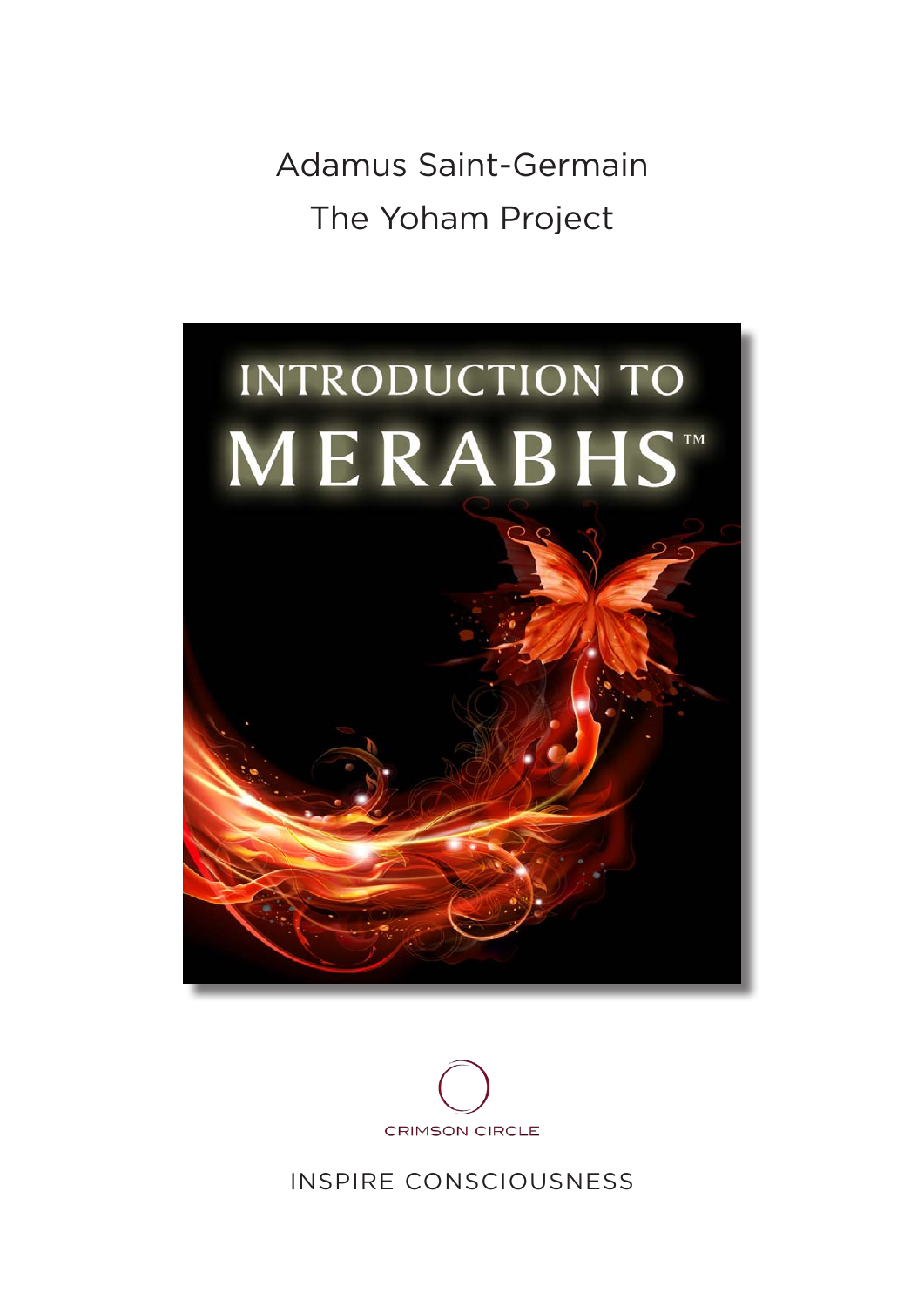

Recorded in Boulder, Colorado USA July 2012

*Featuring* Adamus Saint-Germain channeled through Geoffrey Hoppe *assisted by Linda Hoppe*

with

The Yoham Project *featuring* Gerhard Fankhauser, Einat Gilboa and Amir Ya'acoby

© 2012 Geoffrey Hoppe

Golden, Colorado. All rights reserved.

Do not duplicate, copy or distribute without written permission from the copyright owner.

Adamus® is a trademark of Crimson Circle IP, Incline Village, Nevada USA

See contacts page on website: www.crimsoncircle.com

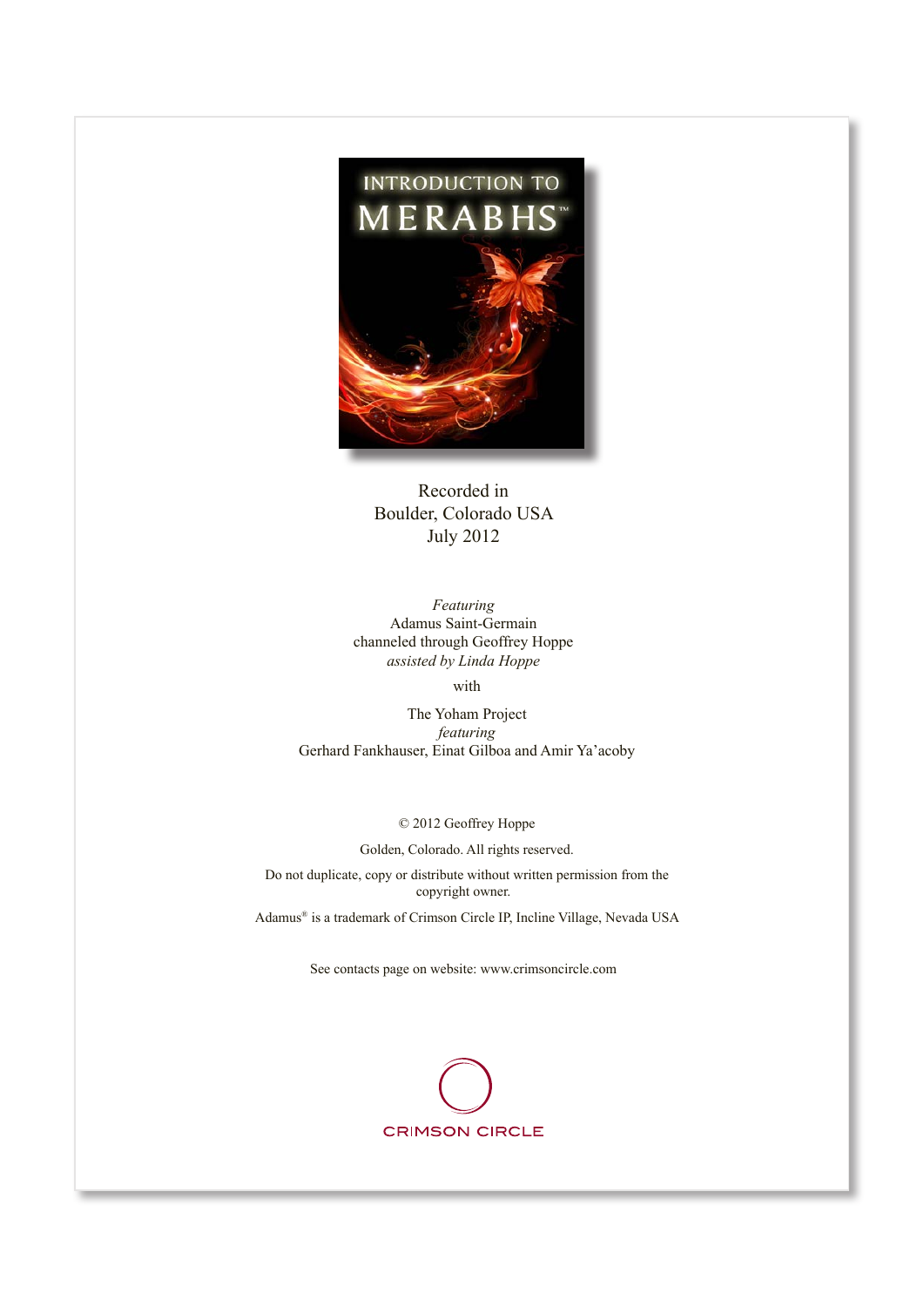

*To experience the full energy of this session, it is recommended that you listen with headsets or good audio speakers in a safe, quiet space free of distractions and interruptions.* 

LINDA: Breathe. Breathe the conscious breath, the breath of life, and feel all that you are.

Breathe into this safe space allowing yourself transformation in this Now moment.

Breathe. Breathe and receive the breath of life, the breath of all that you are.

Allow the energies to fill you, to support you.

Breathe and receive.

Breathe and allow.

Allow all that you are to this experience, for this experience.

**Breathe** 

Breathe …

**Breathe** 

ADAMUS: I Am that I Am, Adamus of Sovereign Domain.

Welcome to the merabh. Welcome to this space, this place where changes can become so.

How does a human typically make changes in their life? They use force and thoughts. They focus from the mind. They push hard from their will. But, dear Shaumbra, there is a new way, a distilled way for bringing about changes in your life. It is called the merabh.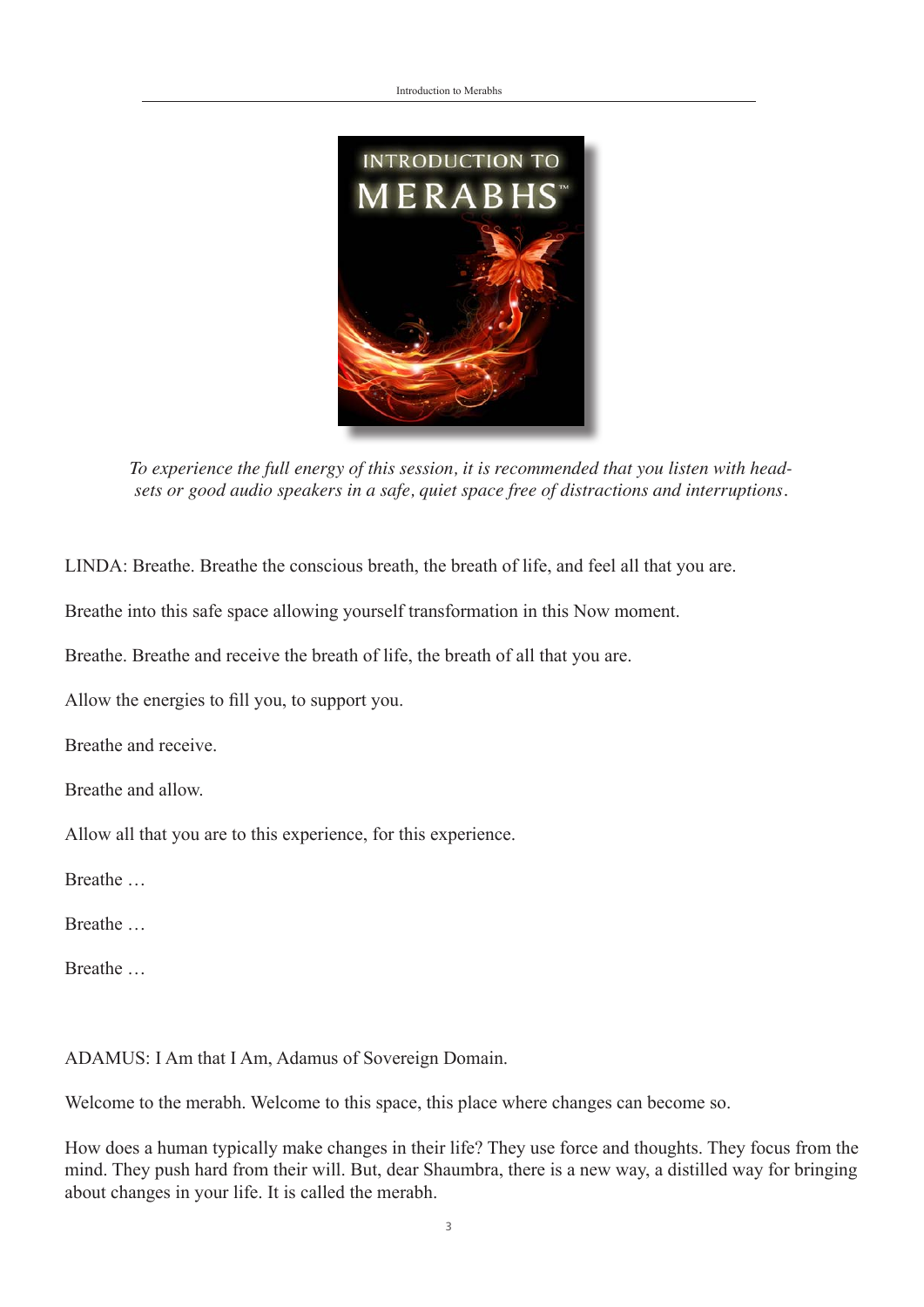The merabh starts with a deep breath, a conscious acknowledgement of you – the I Am – in this space.

The merabh is about allowing the changes that you have already imagined, the changes that you are ready to bring into your human reality.

The merabh starts with the breath and the space and the passion.

So take a deep breath.

The merabh is a shift in consciousness, a shift that you could not possibly think your way into; you can simply accept.

The merabh is about opening to new potentials heretofore unseen by the limited human self, but imagined from within your hearts.

The merabh is peaceful. Quiet. Accepting.

Coming from your soul self and your divinity, making its way into this Now moment where you are.

The merabh is not brought in by angels or Adamus or Kuthumi. It is a very personal experience – you, your Body of Consciousness, your readiness to expand.

The merabh comes from ancient Lemuria when you were part light being, part human being, and it was used to effect changes, to bring in more of yourself into this very dense, dense place called Earth.

The merabh was used by the Lemurians for changes, for acceptance, for new potentials.

The merabh comes back now in these new times in a different way, but still with its simplicity and its clarity and its comforts.

A merabh can be just a few minutes or an hour. But time is irrelevant within the merabh. It is simply how much you are willing to accept.

Music is an integral part of the merabh. It helps to carry in these new forms of consciousness. The music plays, the music moves, the music clears.

The music is a beautiful accompaniment to this thing we call a merabh.

(pause)

The merabh can be used to allow changes in any part of your life, of your reality, of your consciousness. It can be used to balance the biology, to integrate the aspects, to open up new creative channels.

The merabh can bring in a new understanding of abundance. It can be the point of allowing yourself to go from the mental state of being into your divine intelligence.

And in the merabh – each merabh, each shift in consciousness – it brings in yet another degree of your divinity into the body, into the being, into the consciousness here on Earth.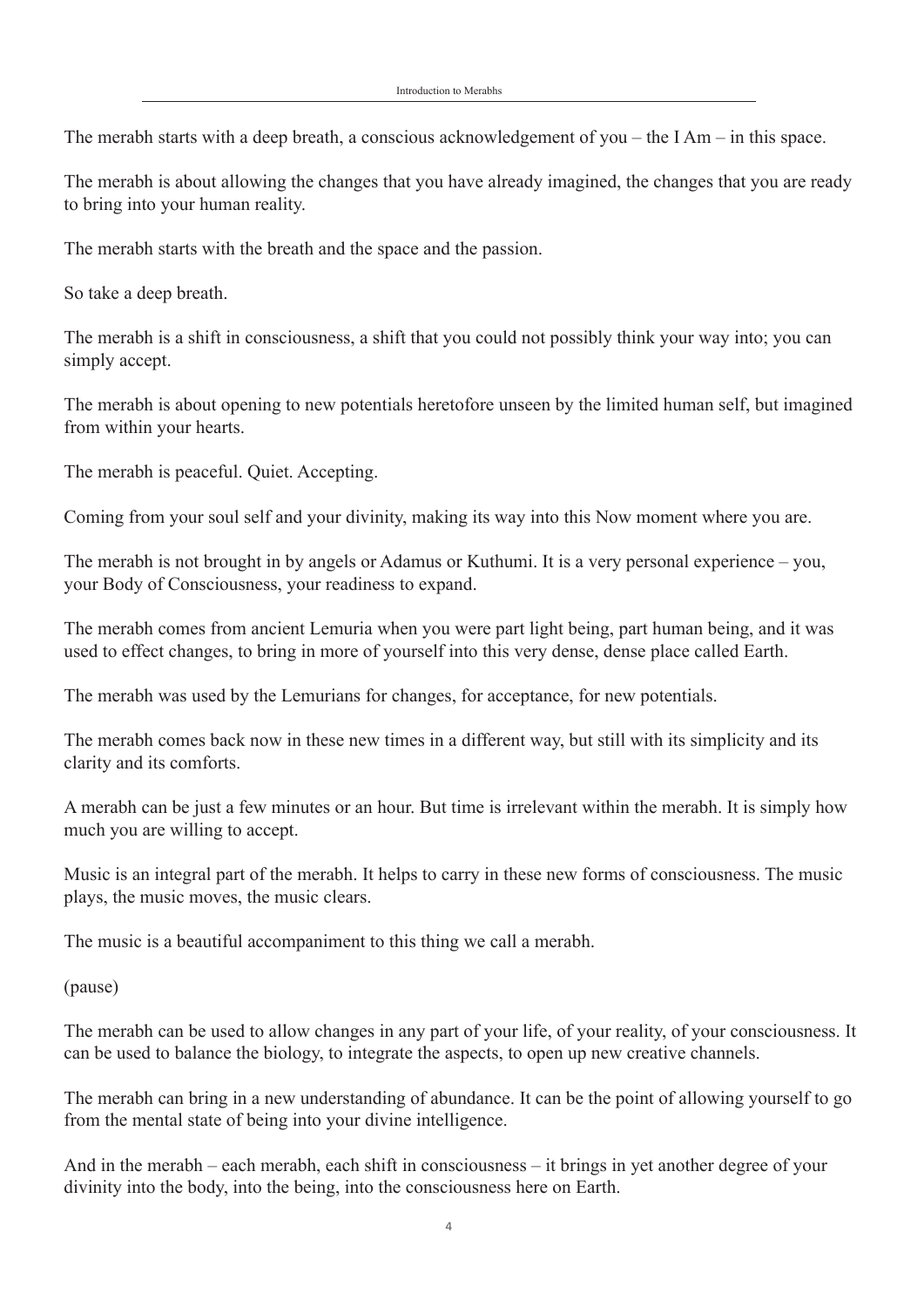There is no force needed in the merabh, no pushing. No mental activity is needed. No, the merabh comes in with the passion of you, and with the openness of you, with your feeling and your choice.

There's no stress in the merabh. It flows in joy.

There are no limitations in what you are thinking. The thoughts become irrelevant.

There's no pressure, no force, no pushing.

Just the subtle breath and the openness.

It comes in because you've asked for it. It doesn't need anything else. No tricks, no magic. Just your openness.

The merabh is what you have already imagined and already dreamt about in the other realms, and now it comes to you.

It comes to you.

In each merabh we do together, simply open yourself to what is already yours, what you have already created, what comes from you and your divine.

As we go into each merabh, take a deep breath. Let yourself feel and experience this shift in consciousness, this distillation, this clarity.

The merabh – your way of bringing the shift of consciousness, the shift that you have asked for, and the shift that is now here.